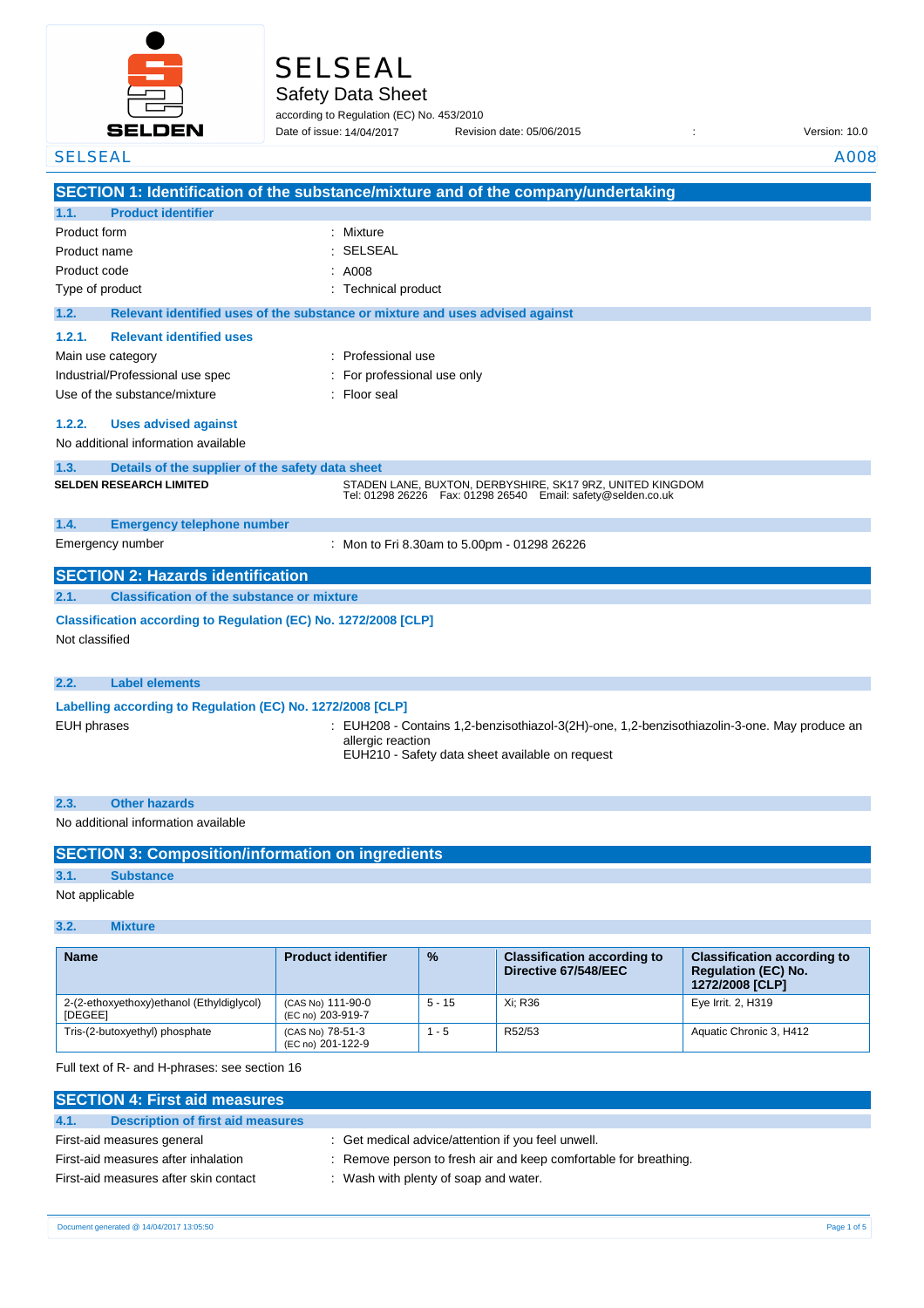| <b>SELSEAL</b>                                                                     | A008                                                                                                                                                                                            |
|------------------------------------------------------------------------------------|-------------------------------------------------------------------------------------------------------------------------------------------------------------------------------------------------|
| Safety Data Sheet<br>according to Regulation (EC) No. 453/2010                     |                                                                                                                                                                                                 |
| First-aid measures after eye contact                                               | : IF IN EYES: Rinse cautiously with water for several minutes. Remove contact lenses, if present<br>and easy to do. Continue rinsing. If eye irritation persists: Get medical advice/attention. |
| First-aid measures after ingestion                                                 | : Give nothing or a little water to drink. Get medical advice/attention if you feel unwell.                                                                                                     |
| 4.2.<br>Most important symptoms and effects, both acute and delayed                |                                                                                                                                                                                                 |
| Symptoms/injuries after inhalation                                                 | : May cause respiratory irritation.                                                                                                                                                             |
| Symptoms/injuries after skin contact                                               | Repeated exposure may cause skin dryness or cracking.                                                                                                                                           |
| Symptoms/injuries after eye contact                                                | Causes eye irritation.                                                                                                                                                                          |
| Symptoms/injuries after ingestion                                                  | May cause a light irritation of the linings of the mouth, throat, and gastrointestinal tract.                                                                                                   |
| 4.3.<br>Indication of any immediate medical attention and special treatment needed |                                                                                                                                                                                                 |
| Treat symptomatically.                                                             |                                                                                                                                                                                                 |
| <b>SECTION 5: Firefighting measures</b>                                            |                                                                                                                                                                                                 |
| 5.1.<br><b>Extinguishing media</b>                                                 |                                                                                                                                                                                                 |
| Suitable extinguishing media                                                       | : Carbon dioxide. Dry powder. Foam.                                                                                                                                                             |
| 5.2.<br>Special hazards arising from the substance or mixture                      |                                                                                                                                                                                                 |
| No additional information available                                                |                                                                                                                                                                                                 |
| 5.3.<br><b>Advice for firefighters</b>                                             |                                                                                                                                                                                                 |
| No additional information available                                                |                                                                                                                                                                                                 |
| <b>SECTION 6: Accidental release measures</b>                                      |                                                                                                                                                                                                 |
| 6.1.<br>Personal precautions, protective equipment and emergency procedures        |                                                                                                                                                                                                 |
| 6.1.1.<br>For non-emergency personnel                                              |                                                                                                                                                                                                 |
| Emergency procedures                                                               | : Evacuate unnecessary personnel.                                                                                                                                                               |
| 6.1.2.<br>For emergency responders                                                 |                                                                                                                                                                                                 |
| Protective equipment                                                               | : Use personal protective equipment as required.                                                                                                                                                |
| 6.2.<br><b>Environmental precautions</b>                                           |                                                                                                                                                                                                 |
| Avoid release to the environment.                                                  |                                                                                                                                                                                                 |
| 6.3.<br>Methods and material for containment and cleaning up                       |                                                                                                                                                                                                 |
| For containment                                                                    | : Collect spillage.                                                                                                                                                                             |
| Methods for cleaning up                                                            | : Soak up spills with inert solids, such as clay or diatomaceous earth as soon as possible.                                                                                                     |
| 6.4.<br><b>Reference to other sections</b>                                         |                                                                                                                                                                                                 |
|                                                                                    | For further information refer to section 8: "Exposure controls/personal protection". For further information refer to section 13.                                                               |
| <b>SECTION 7: Handling and storage</b>                                             |                                                                                                                                                                                                 |
| <b>Precautions for safe handling</b><br>7.1.                                       |                                                                                                                                                                                                 |
| Precautions for safe handling                                                      | : Avoid contact with eyes.                                                                                                                                                                      |
| Hygiene measures                                                                   | : Do not eat, drink or smoke when using this product.                                                                                                                                           |
| 7.2.<br>Conditions for safe storage, including any incompatibilities               |                                                                                                                                                                                                 |
| Technical measures                                                                 | : Does not require any specific or particular technical measures.                                                                                                                               |
| Storage conditions                                                                 | Keep container closed when not in use.                                                                                                                                                          |
| Incompatible products                                                              | Oxidizing agent. Strong acids. Strong bases.                                                                                                                                                    |
| Special rules on packaging                                                         | Keep only in original container.                                                                                                                                                                |
| <b>Specific end use(s)</b><br>7.3.                                                 |                                                                                                                                                                                                 |
| No additional information available                                                |                                                                                                                                                                                                 |
| <b>SECTION 8: Exposure controls/personal protection</b>                            |                                                                                                                                                                                                 |

**8.1. Control parameters**

No additional information available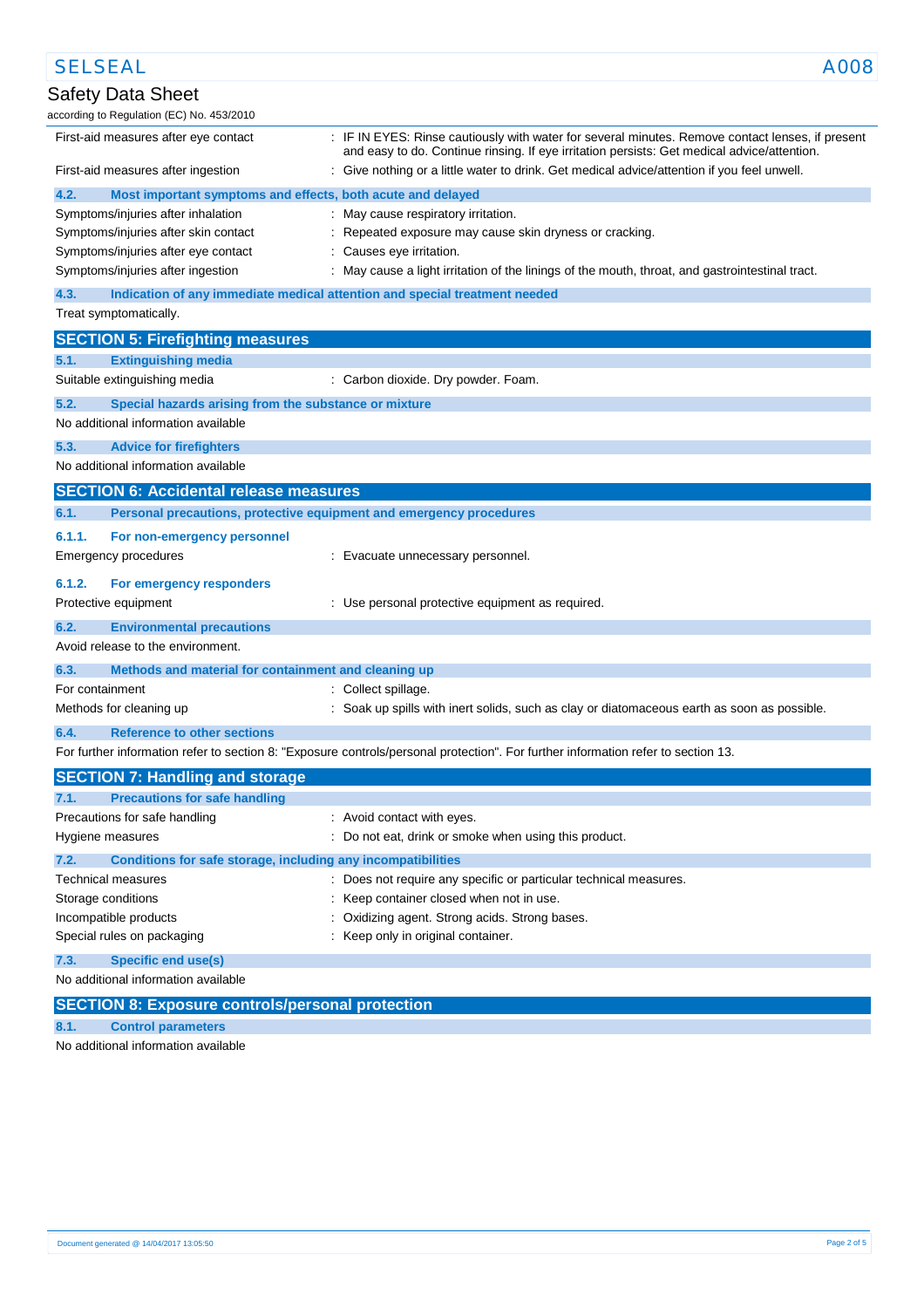# SELSEAL A008

### Safety Data Sheet

according to Regulation (EC) No. 453/2010

| 8.2.<br><b>Exposure controls</b>  |                                                        |
|-----------------------------------|--------------------------------------------------------|
| Materials for protective clothing | Not required for normal conditions of use              |
| Hand protection                   | : In case of repeated or prolonged contact wear gloves |
| Eye protection                    | : Not required for normal conditions of use            |
| Skin and body protection          | : Not required for normal conditions of use            |
| Respiratory protection            | Not required for normal conditions of use              |

### **SECTION 9: Physical and chemical properties**

| 9.1.<br>Information on basic physical and chemical properties |    |                   |
|---------------------------------------------------------------|----|-------------------|
| Physical state                                                | ÷. | Liquid            |
| Appearance                                                    |    | Colorless liquid. |
| Colour                                                        |    | white.            |
| Odour                                                         |    | characteristic.   |
| Odour threshold                                               |    | No data available |
| рH                                                            |    | 9,2               |
| Relative evaporation rate (butylacetate=1)                    |    | No data available |
| Melting point                                                 |    | No data available |
| Freezing point                                                |    | No data available |
| Boiling point                                                 |    | No data available |
| Flash point                                                   |    | No data available |
| Auto-ignition temperature                                     |    | No data available |
| Decomposition temperature                                     |    | No data available |
| Flammability (solid, gas)                                     |    | No data available |
| Vapour pressure                                               |    | No data available |
| Relative vapour density at 20 °C                              |    | No data available |
| Relative density                                              |    | 1.02              |
| Solubility                                                    |    | No data available |
| Log Pow                                                       |    | No data available |
| Viscosity, kinematic                                          |    | No data available |
| Viscosity, dynamic                                            |    | No data available |
| Explosive properties                                          |    | No data available |
| Oxidising properties                                          |    | No data available |
| <b>Explosive limits</b>                                       |    | No data available |

#### **9.2. Other information**

No additional information available

|       | <b>SECTION 10: Stability and reactivity</b>  |
|-------|----------------------------------------------|
| 10.1. | <b>Reactivity</b>                            |
|       | No additional information available          |
| 10.2. | <b>Chemical stability</b>                    |
|       | Stable under normal conditions.              |
| 10.3. | <b>Possibility of hazardous reactions</b>    |
|       | No additional information available          |
| 10.4. | <b>Conditions to avoid</b>                   |
|       | No additional information available          |
| 10.5. | <b>Incompatible materials</b>                |
|       | No additional information available          |
| 10.6. | <b>Hazardous decomposition products</b>      |
|       | No additional information available          |
|       | <b>SECTION 11: Toxicological information</b> |

### **11.1. Information on toxicological effects** Acute toxicity **and a set of the contract of the contract of the contract of the contract of the contract of the contract of the contract of the contract of the contract of the contract of the contract of the contract of t**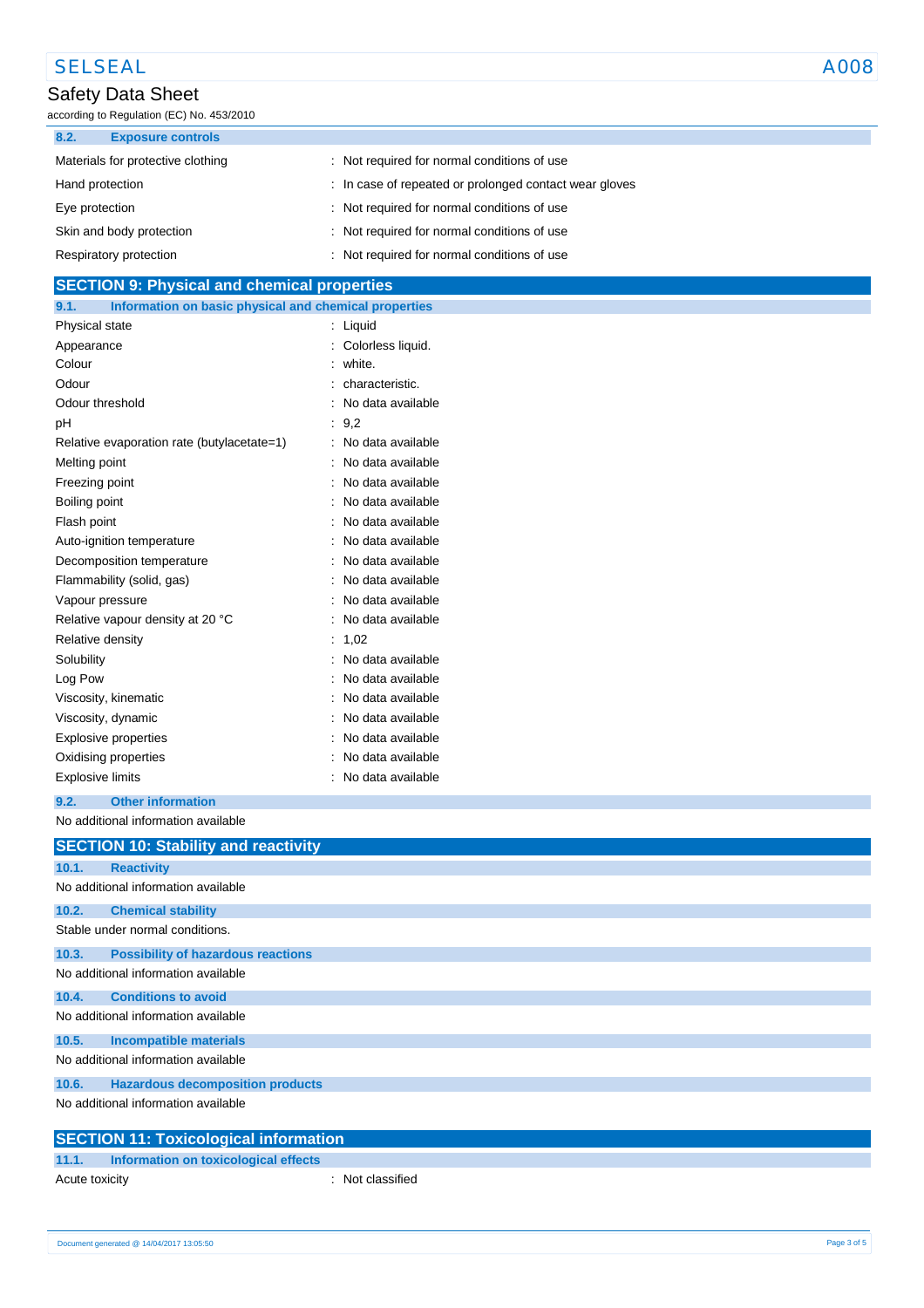# SELSEAL A008

### Safety Data Sheet

according to Regulation (EC) No. 453/2010

| Skin corrosion/irritation                             | $\therefore$ Not classified |
|-------------------------------------------------------|-----------------------------|
|                                                       | pH: 9,2                     |
| Serious eye damage/irritation                         | : Not classified            |
|                                                       | pH: 9,2                     |
| Respiratory or skin sensitisation                     | Not classified              |
| Germ cell mutagenicity                                | : Not classified            |
| Carcinogenicity                                       | $\therefore$ Not classified |
| Reproductive toxicity                                 | $\therefore$ Not classified |
| Specific target organ toxicity (single exposure)      | : Not classified            |
| Specific target organ toxicity (repeated<br>exposure) | : Not classified            |
| Aspiration hazard                                     | Not classified              |

| <b>SECTION 12: Ecological information</b>                                      |                        |
|--------------------------------------------------------------------------------|------------------------|
| 12.1.<br><b>Toxicity</b>                                                       |                        |
| Tris-(2-butoxyethyl) phosphate (78-51-3)                                       |                        |
| LC50 fishes 1                                                                  | 24 mg/l                |
| EC50 other aquatic organisms 1                                                 | 75 mg/l                |
| EC50 other aquatic organisms 2                                                 | IC50 algea (72 h) mg/l |
|                                                                                |                        |
| 12.2.<br><b>Persistence and degradability</b>                                  |                        |
| No additional information available                                            |                        |
| 12.3.<br><b>Bioaccumulative potential</b>                                      |                        |
| Tris-(2-butoxyethyl) phosphate (78-51-3)                                       |                        |
| Log Pow                                                                        | 3,75                   |
| <b>Mobility in soil</b><br>12.4.                                               |                        |
| No additional information available                                            |                        |
| <b>Results of PBT and vPvB assessment</b><br>12.5.                             |                        |
| No additional information available                                            |                        |
| 12.6.<br><b>Other adverse effects</b>                                          |                        |
| No additional information available                                            |                        |
|                                                                                |                        |
| <b>SECTION 13: Disposal considerations</b>                                     |                        |
| 13.1.<br><b>Waste treatment methods</b><br>No additional information available |                        |
|                                                                                |                        |
| <b>SECTION 14: Transport information</b>                                       |                        |
| In accordance with ADR / RID / IMDG / IATA / ADN                               |                        |
| <b>UN number</b><br>14.1.                                                      |                        |
| Not regulated for transport                                                    |                        |
| <b>UN proper shipping name</b><br>14.2.                                        |                        |
| Proper Shipping Name (ADR)                                                     | Not applicable         |
| Proper Shipping Name (IMDG)                                                    | Not applicable         |
| Proper Shipping Name (IATA)                                                    | Not applicable         |
| 14.3.<br><b>Transport hazard class(es)</b>                                     |                        |
| <b>ADR</b>                                                                     |                        |
| Transport hazard class(es) (ADR)                                               | : Not applicable       |
|                                                                                |                        |
| <b>IMDG</b>                                                                    |                        |
| Transport hazard class(es) (IMDG)                                              | : Not applicable       |
| <b>IATA</b>                                                                    |                        |
| Transport hazard class(es) (IATA)                                              | : Not applicable       |
|                                                                                |                        |
|                                                                                |                        |
| <b>Packing group</b><br>14.4.                                                  |                        |
| Packing group (ADR)                                                            | : Not applicable       |